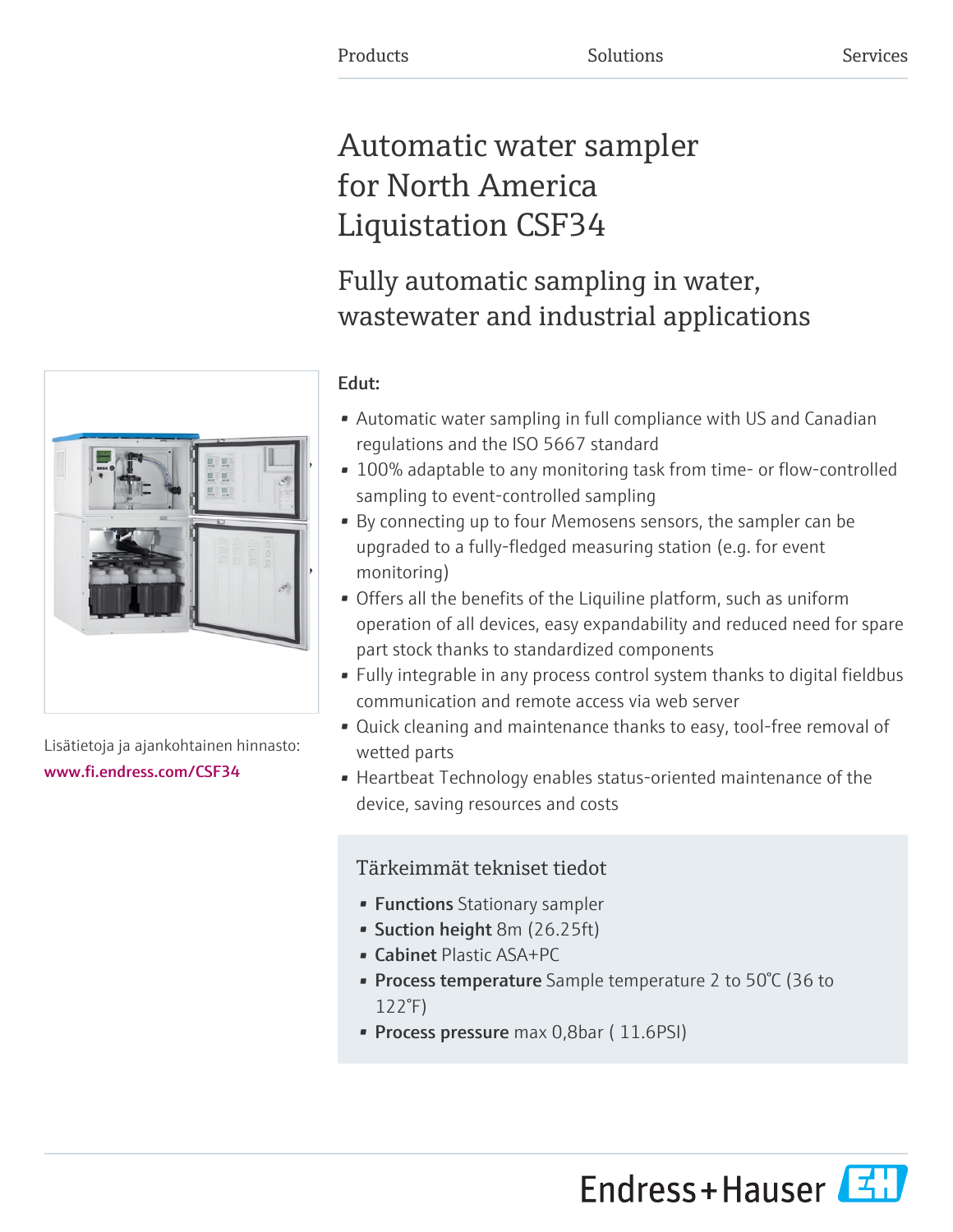Käyttöalue: Sampling made safe and easy. Liquistation CSF34 complies with North American water regulation and features a fail-safe cooling system and vandalism-proof housing guaranteeing outstanding safety for your samples. Easy, menu-guided sample programming and tool-free maintenance save you time in your everyday tasks. Liquistation can be upgraded to a complete measuring station for modern environmental monitoring at any time giving you the flexibility to address future demands.

# Ominaisuudet ja tiedot

Watersampler Mittausperiaate Sampler Functions Stationary sampler Application Sampling from liquids Dosing system Vacuum pump system Peristaltic pump system Suction height 8m (26.25ft) Installation all weather outdoors Cabinet Plastic ASA+PC **Distribution** possible

> Process temperature Sample temperature 2 to 50°C (36 to 122°F)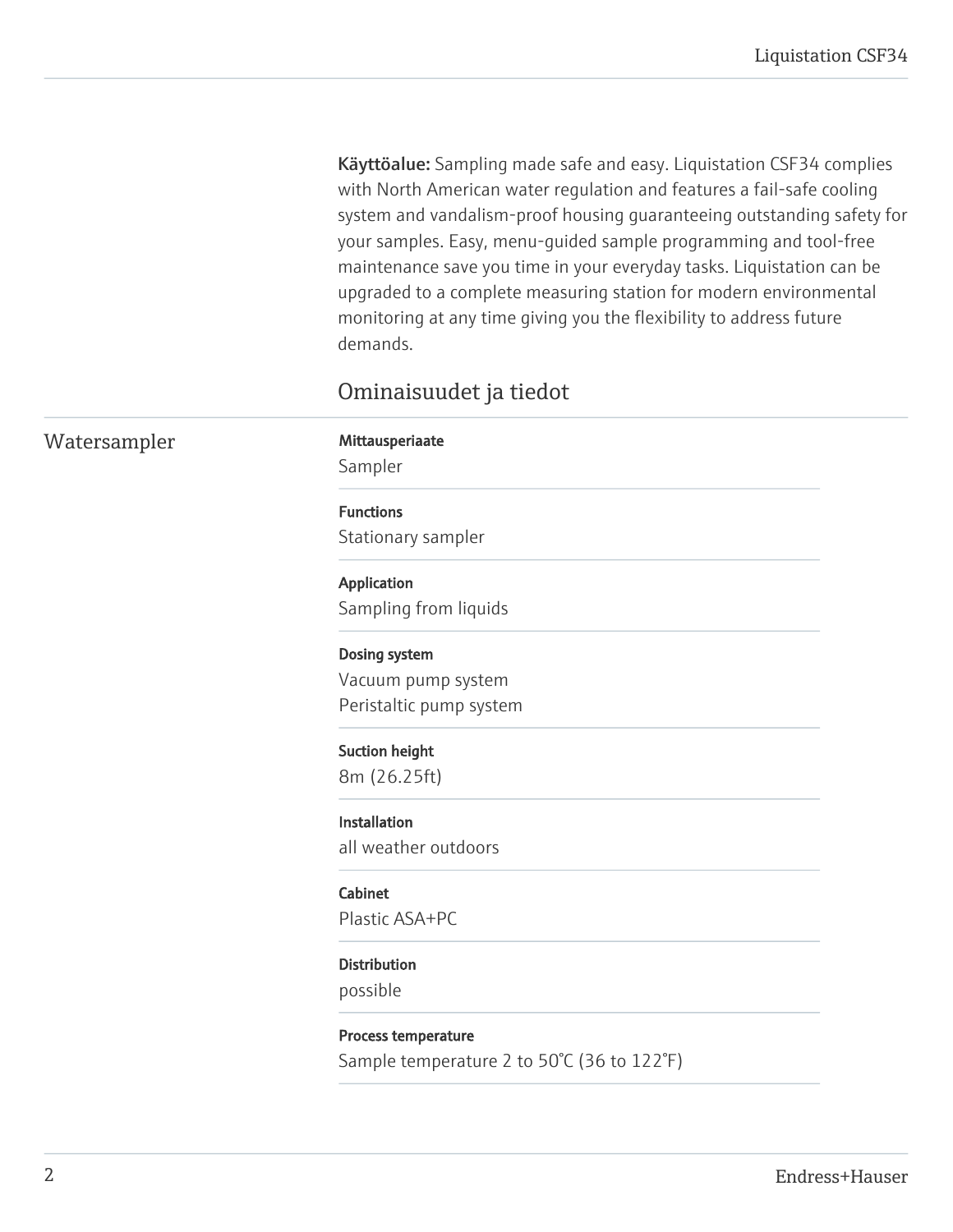## Watersampler

#### Cooling

active, dynamic cooling unit

#### Process pressure

max 0,8bar ( 11.6PSI)

#### Heating

Evaporator and defrosting unit mounted in compact housing

#### Input

Analogue: 2, galvanically isolated Binary: 2, galvanically isolated Optionl: 1 to 4 digital sensor inputs

#### Output / communication

Binary: 2, galvanically isolated Optionl: 2 to 6 relay, 2 to 6 current outputs

#### Interface

CDI Optional Ethernet, PROFIUS DP, Modbus RS485, Modbus **TCP** 

#### Data logger

All events and data Sampling statistics

#### Power supply

100 to 120/200 to 240 VAC +-10%, 50/60Hz

#### Dimension

1258 x 753 x 625 mm (h x b x t) 49.5 x 29.7 x 24.6 inch (h x w x d)

#### Weight

101kg 223lbs